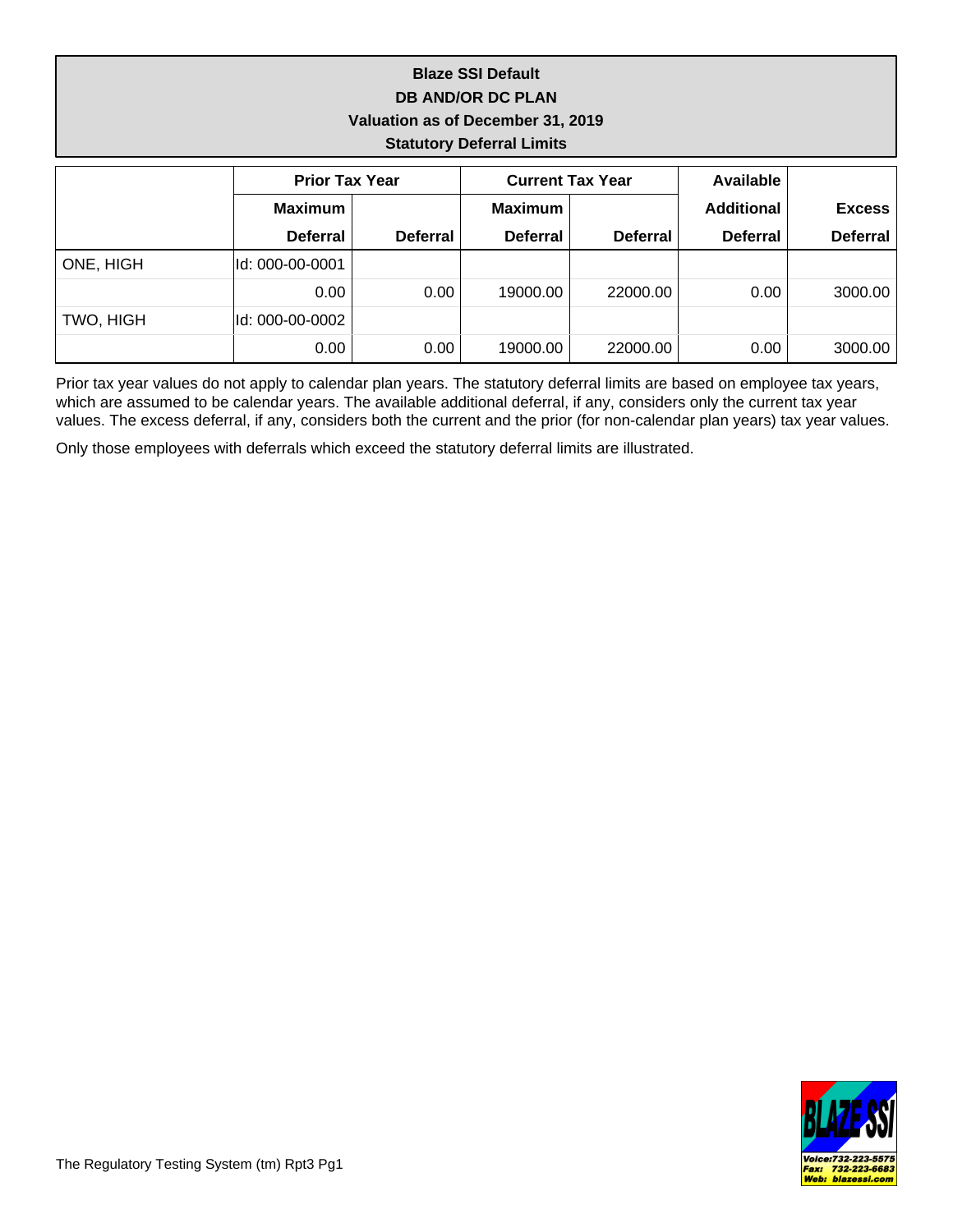# **Blaze SSI Default**

#### **DB AND/OR DC PLAN**

**Valuation as of December 31, 2019**

### **Catch-up Contributions**

|                     |                  |                 |                     | Recharacterized  |                   |              |                |           |                 |  |
|---------------------|------------------|-----------------|---------------------|------------------|-------------------|--------------|----------------|-----------|-----------------|--|
|                     | <b>IRC402(g)</b> |                 | <b>Existing</b>     | Catch-up         |                   |              |                |           | Remaining       |  |
|                     | <b>Maximum</b>   | <b>Elective</b> | Catch-up            | From 402(g)      | <b>From 415/</b>  | Catch-up     |                |           | <b>Excess</b>   |  |
|                     | <b>Deferral</b>  | <b>Deferral</b> | <b>Contribution</b> | <b>Max Limit</b> | <b>Plan Limit</b> | <b>Total</b> | <b>Maximum</b> | Remaining | <b>Deferral</b> |  |
| ONE, HIGH           | ld: 000-00-0001  |                 |                     |                  |                   |              |                |           |                 |  |
|                     | 19000.00         | 22000.00        | 0.00                | 3000.00          | 0.00              | 3000.00      | 6000.00        | 3000.00   | 0.00            |  |
| TWO, HIGH           | ld: 000-00-0002  |                 |                     |                  |                   |              |                |           |                 |  |
|                     | 19000.00         | 22000.00        | 0.00                | 3000.00          | 0.00              | 3000.00      | 6000.00        | 3000.00   | 0.00            |  |
| THREE, HIGH         | ld: 000-00-0003  |                 |                     |                  |                   |              |                |           |                 |  |
|                     | 19000.00         | 11000.00        | 0.00                | 0.00             | 0.00              | 0.00         | 6000.00        | 6000.00   | 0.00            |  |
| <b>ONE, NONHIGH</b> | ld: 000-00-0101  |                 |                     |                  |                   |              |                |           |                 |  |
|                     | 19000.00         | 1050.00         | 0.00                | 0.00             | 0.00              | 0.00         | 6000.00        | 6000.00   | 0.00            |  |
| TWO, NONHIGH        | ld: 000-00-0102  |                 |                     |                  |                   |              |                |           |                 |  |
|                     | 19000.00         | 550.00          | 0.00                | 0.00             | 0.00              | 0.00         | 6000.00        | 6000.00   | 0.00            |  |
| THREE, NONHIGH      | ld: 000-00-0103  |                 |                     |                  |                   |              |                |           |                 |  |
|                     | 19000.00         | 3500.00         | 0.00                | 0.00             | 0.00              | 0.00         | 6000.00        | 6000.00   | 0.00            |  |
| FOUR, NONHIGH       | Id: 000-00-0104  |                 |                     |                  |                   |              |                |           |                 |  |
|                     | 19000.00         | 700.00          | 0.00                | 0.00             | 0.00              | 0.00         | 6000.00        | 6000.00   | 0.00            |  |
| FIVE, NONHIGH       | ld: 000-00-0105  |                 |                     |                  |                   |              |                |           |                 |  |
|                     | 19000.00         | 900.00          | 0.00                | 0.00             | 0.00              | 0.00         | 6000.00        | 6000.00   | 0.00            |  |

Catch-up contributions are available to participants age 50 and over whose elective deferral has been limited by the IRC402(g) statutory dollar limit, or by other plan or statutory limitations.

The IRC402(g) Maximum Deferral is based on the statutory elective deferral limits for the applicable tax year, which is assumed to be the calendar year.

The elective Deferral column illustrates the actual deferral made by the participant.

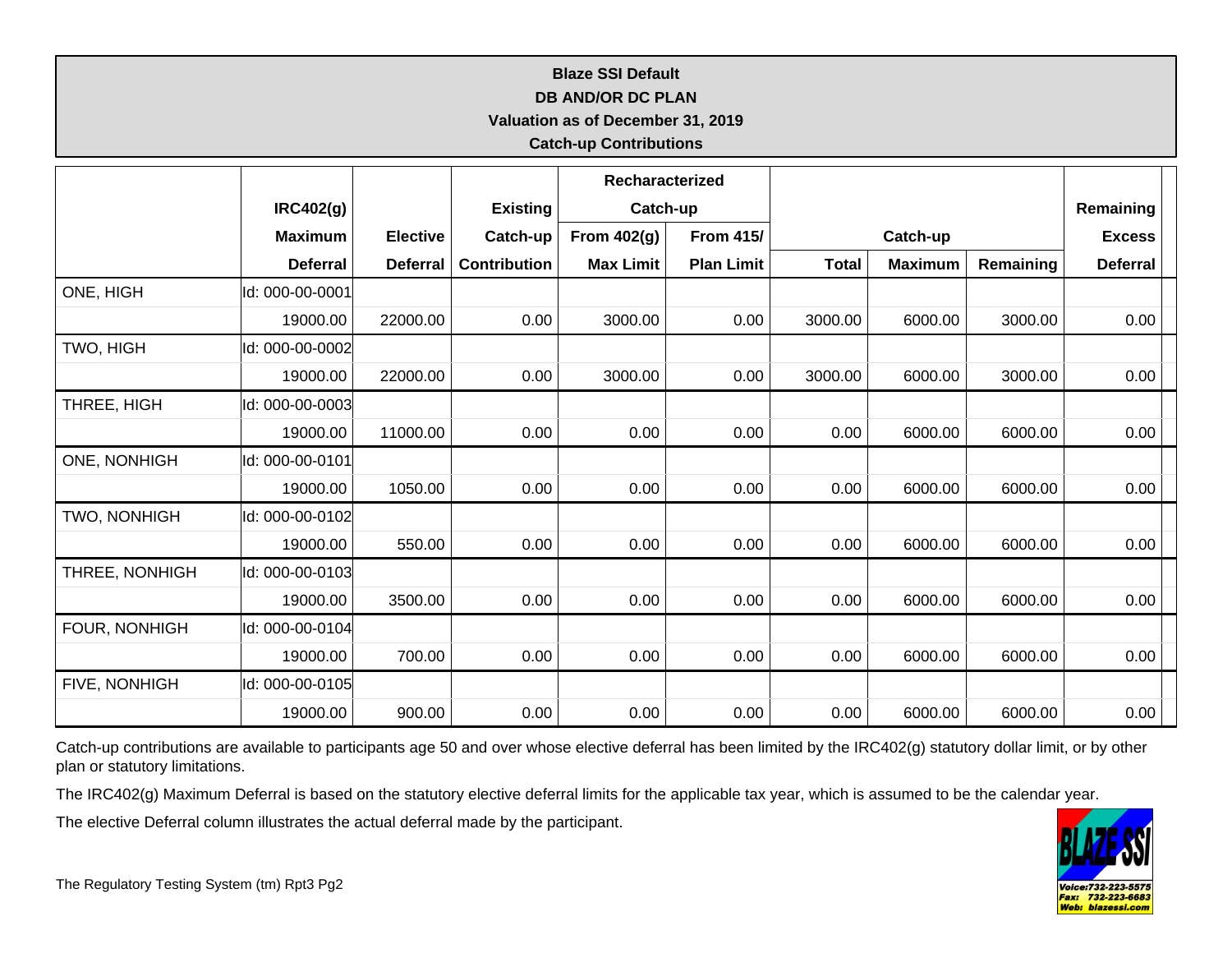## **Blaze SSI Default DB AND/OR DC PLAN Valuation as of December 31, 2019 Catch-up Contributions**

The Additional Catch-Up From 402(g) Max Limit column illustrates the amount of deferral that may be "characterized" as catch-up contribution because the elective deferral exceeds the IRC402(g) limit.

The Remaining Excess Deferral illustrates the amount of excess deferral which cannot be "characterized" as catch-up contribution.

Only those employees with deferrals which exceed the statutory deferral limits are illustrated.

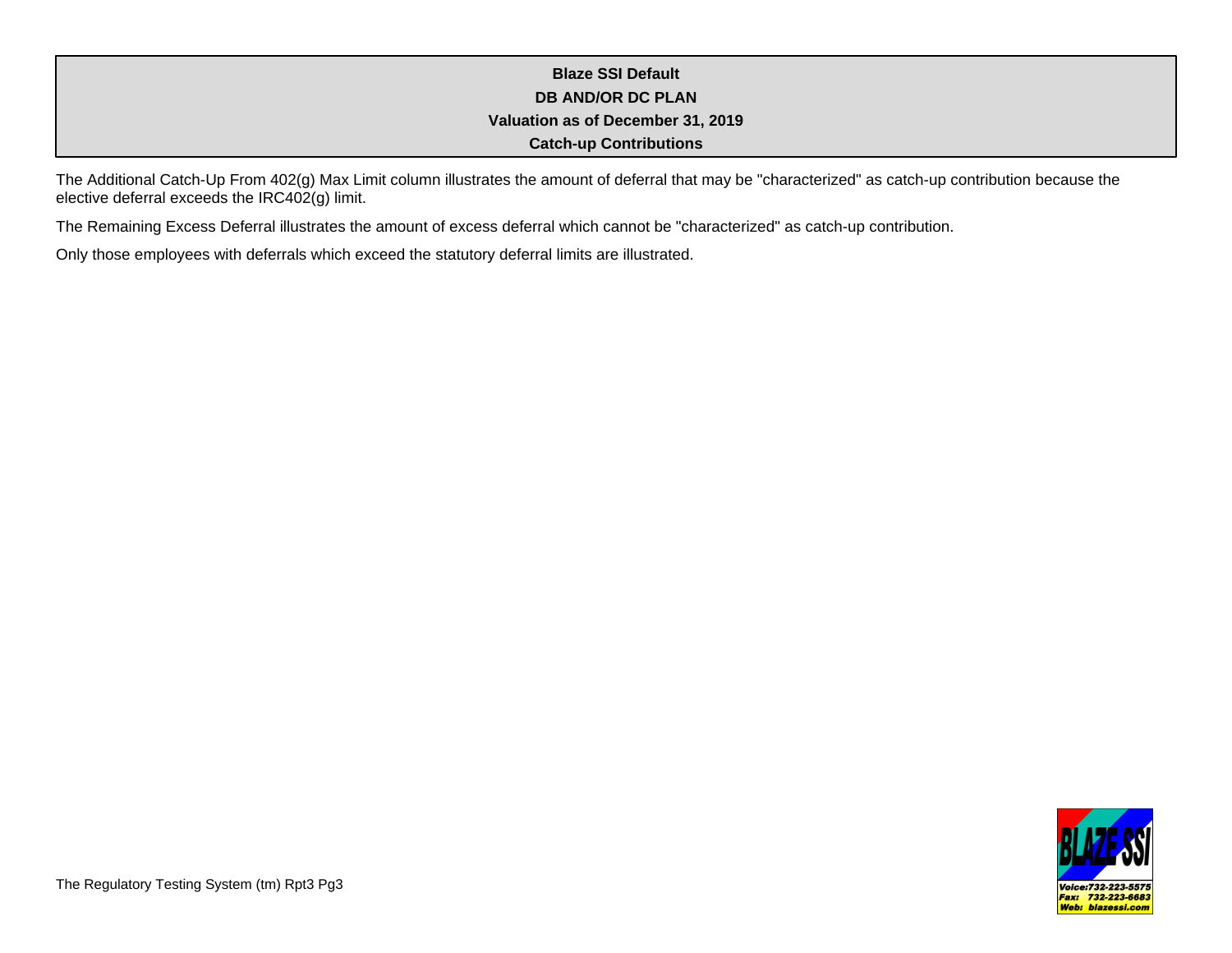## **Blaze SSI Default DB AND/OR DC PLAN Valuation as of December 31, 2019 Statutory Deferral Limits Breakdown**

|                | <b>Prior Tax Year Deferrals</b> |                    |       | <b>Current Tax Year Deferrals</b> |                    |              | <b>Excess Deferral</b> |                    |         |
|----------------|---------------------------------|--------------------|-------|-----------------------------------|--------------------|--------------|------------------------|--------------------|---------|
|                | <b>IRC401(k)</b>                | <b>Roth 401(k)</b> | Total | <b>IRC401(k)</b>                  | <b>Roth 401(k)</b> | <b>Total</b> | <b>IRC401(k)</b>       | <b>Roth 401(k)</b> | Total   |
| ONE, HIGH      | 000-00-0001                     |                    |       |                                   |                    |              |                        |                    |         |
|                | 0.00                            | 0.00               | 0.00  | 22000.00                          | 0.00               | 22000.00     | 3000.00                | 0.00               | 3000.00 |
| TWO, HIGH      | 000-00-0002                     |                    |       |                                   |                    |              |                        |                    |         |
|                | 0.00                            | 0.00               | 0.00  | 22000.00                          | 0.00               | 22000.00     | 3000.00                | 0.00               | 3000.00 |
| THREE, HIGH    | 000-00-0003                     |                    |       |                                   |                    |              |                        |                    |         |
|                | 0.00                            | 0.00               | 0.00  | 11000.00                          | 0.00               | 11000.00     | 0.00                   | 0.00               | 0.00    |
| ONE, NONHIGH   | 000-00-0101                     |                    |       |                                   |                    |              |                        |                    |         |
|                | 0.00                            | 0.00               | 0.00  | 1050.00                           | 0.00               | 1050.00      | 0.00                   | 0.00               | 0.00    |
| TWO, NONHIGH   | 000-00-0102                     |                    |       |                                   |                    |              |                        |                    |         |
|                | 0.00                            | 0.00               | 0.00  | 550.00                            | 0.00               | 550.00       | 0.00                   | 0.00               | 0.00    |
| THREE, NONHIGH | 000-00-0103                     |                    |       |                                   |                    |              |                        |                    |         |
|                | 0.00                            | 0.00               | 0.00  | 3500.00                           | 0.00               | 3500.00      | 0.00                   | 0.00               | 0.00    |
| FOUR, NONHIGH  | 000-00-0104                     |                    |       |                                   |                    |              |                        |                    |         |
|                | 0.00                            | 0.00               | 0.00  | 700.00                            | 0.00               | 700.00       | 0.00                   | 0.00               | 0.00    |
| FIVE, NONHIGH  | 000-00-0105                     |                    |       |                                   |                    |              |                        |                    |         |
|                | 0.00                            | 0.00               | 0.00  | 900.00                            | 0.00               | 900.00       | 0.00                   | 0.00               | 0.00    |

Prior tax year values do not apply to calendar plan years. The statutory deferral limits are based on employee tax years, which are assumed to be calendar years. The available additional deferral, if any, considers only the current tax year values. The excess deferral, if any, considers both the current and the prior (for non-calendar plan years) tax year values.